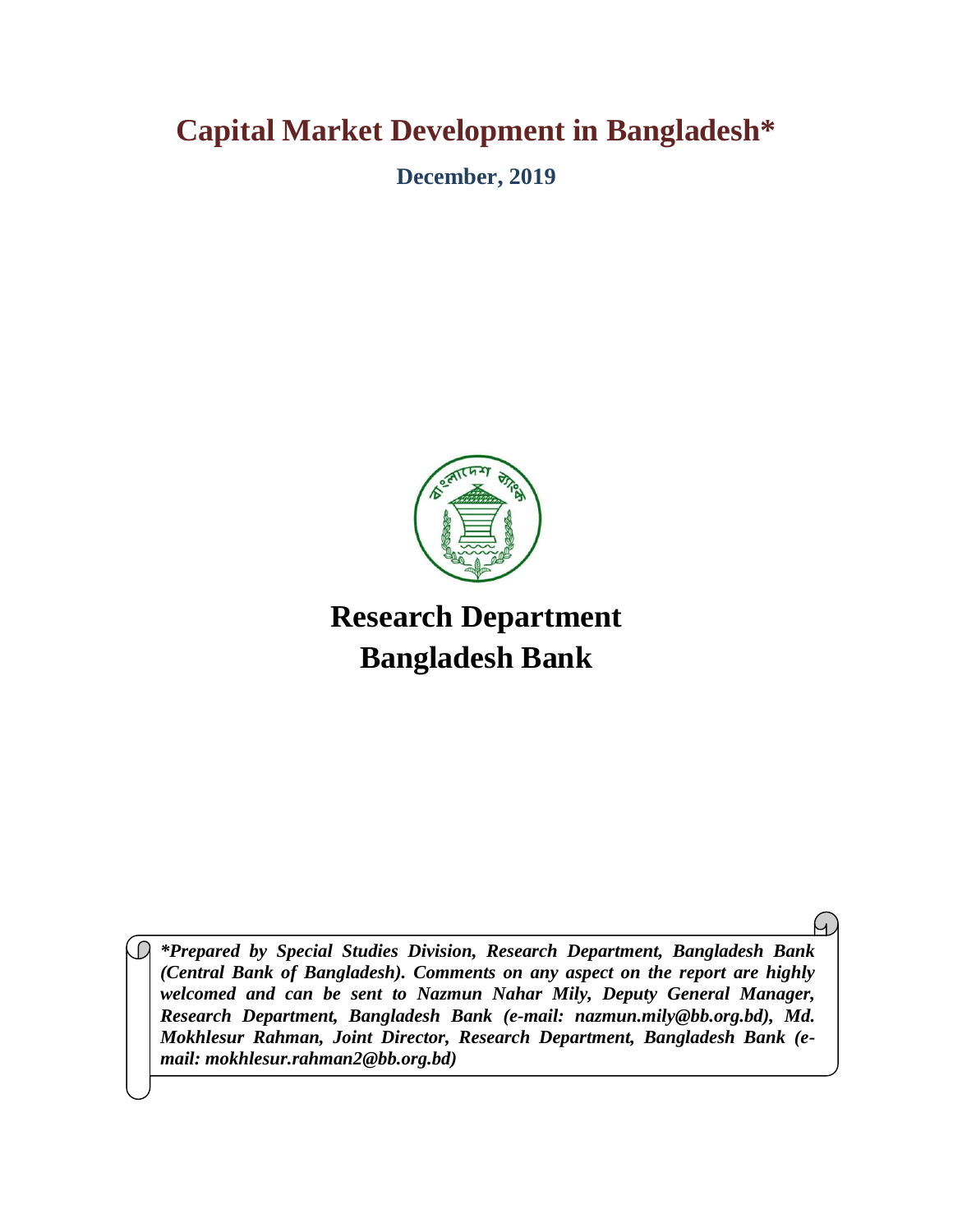## **Report Preparation Committee**

## **Chief Coordinator**

Asish Kumar Dasgupta Executive Director (Research)

## **Coordinator**

Luthfe Ara Begum General Manager-5 (Research)

### **Team Members**

Nazmun Nahar Mily Deputy General Manager

Md. Mokhlesur Rahman Joint Director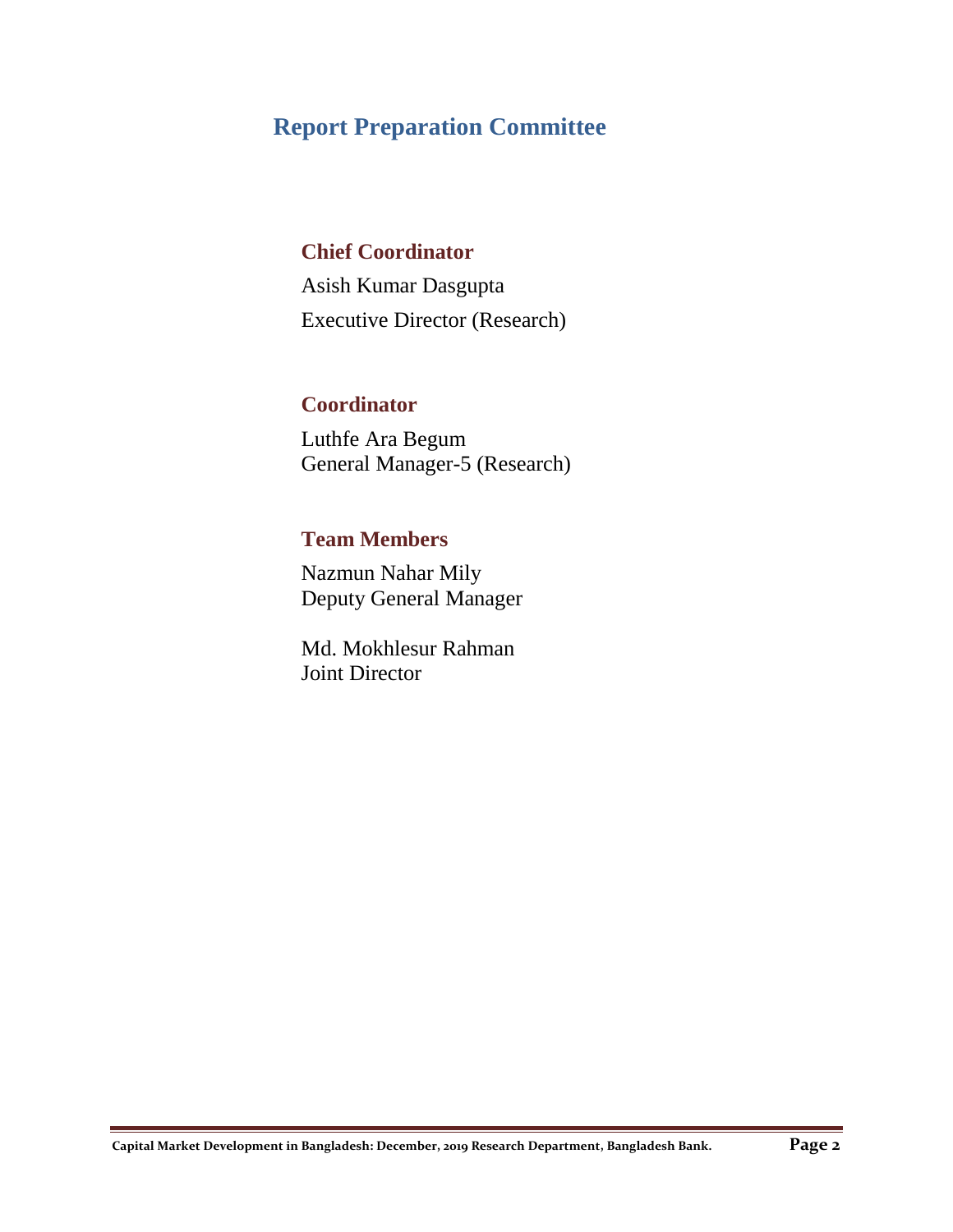## **Capital Market Development in Bangladesh December, 2019**

Capital market in Bangladesh consists of two full-fledged automated stock exchanges- the Dhaka Stock Exchange (DSE) and the Chittagong Stock Exchange (CSE). Bangladesh Securities and Exchange Commission (BSEC), as the watchdog regulates the stock exchanges of the country. The analysis on capital market development gives some insights to understand overall activities of capital market in Bangladesh. *At the end of December 2019, both Dhaka Stock Exchange (DSE) and Chittagong Stock Exchange (CSE) exhibited downward trend in terms of index compared to the end of November 2019. Dhaka Stock Exchange (DSE) and Chittagong Stock Exchange (CSE) exhibited downward trend in terms of turnover during December 2019 compared to the previous month.* Broad index of DSE and all share price index of CSE stood at 4452.93 points and 13505.70 points respectively at the end of December 2019.

| End<br>Month  | <b>Enlisted</b><br>issues<br>(Incl.Mutual<br>Funds/Deb.) |     | <b>Issued capital</b><br>and<br><b>Debentures</b><br>(Billion Taka) |        | <b>Market</b><br>Capitalization<br>(Billion Taka) |         | <b>Turnover</b><br>during the<br>month<br>(Billion<br>Taka) |            | <b>Indices</b>                                       |                                                                    | <b>Price/Earning</b><br>Ratio |       | <b>Yield</b> |      |
|---------------|----------------------------------------------------------|-----|---------------------------------------------------------------------|--------|---------------------------------------------------|---------|-------------------------------------------------------------|------------|------------------------------------------------------|--------------------------------------------------------------------|-------------------------------|-------|--------------|------|
|               | <b>DSE</b>                                               | CSE | <b>DSE</b>                                                          | CSE    | <b>DSE</b>                                        | CSE     | <b>DSE</b>                                                  | <b>CSE</b> | <b>DSE</b><br><b>Broad</b><br><b>Index</b><br>(DSEX) | <b>CSE All</b><br><b>Share</b><br>Price<br><b>Index</b><br>(CASPI) | <b>DSE</b>                    | CSE   | <b>DSE</b>   | CSE  |
| <b>Dec-18</b> | 578                                                      | 320 | 1243.01                                                             | 672.33 | 3872.95                                           | 3146.84 | 87.06                                                       | 7.67       | 5385.64                                              | 16449.51                                                           | 15.19                         | 15.89 | 3.58         | 3.21 |
| <b>Jan-19</b> | 579                                                      | 321 | 1245.53                                                             | 681.33 | 4163.60                                           | 3450.04 | 223.48                                                      | 10.22      | 5821.01                                              | 17890.92                                                           | 16.38                         | 16.78 | 3.33         | 3.00 |
| <b>Feb-19</b> | 580                                                      | 322 | 1246.35                                                             | 682.14 | 4150.74                                           | 3432.01 | 137.79                                                      | 4.82       | 5711.83                                              | 17473.48                                                           | 16.19                         | 18.09 | 3.34         | 3.04 |
| Mar-19        | 581                                                      | 323 | 1247.55                                                             | 683.98 | 4119.65                                           | 3402.77 | 93.92                                                       | 3.48       | 5491.91                                              | 16803.16                                                           | 16.14                         | 17.21 | 3.35         | 3.07 |
| Apr-19        | 582                                                      | 324 | 1255.92                                                             | 692.83 | 3839.85                                           | 3123.36 | 69.82                                                       | 4.63       | 5202.85                                              | 15912.87                                                           | 14.00                         | 14.18 | 4.24         | 3.44 |
| $May-19$      | 584                                                      | 325 | 1261.49                                                             | 702.83 | 3941.64                                           | 3227.77 | 77.16                                                       | 4.55       | 5377.75                                              | 16375.76                                                           | 13.97                         | 20.59 | 4.18         | 3.23 |
| <b>Jun-19</b> | 584                                                      | 326 | 1268.57                                                             | 712.89 | 3998.16                                           | 3293.30 | 76.50                                                       | 8.92       | 5421.62                                              | 16634.21                                                           | 14.25                         | 19.04 | 4.02         | 3.17 |
| <b>Jul-19</b> | 585                                                      | 327 | 1272.07                                                             | 714.28 | 3834.78                                           | 3131.69 | 89.47                                                       | 4.79       | 5138.79                                              | 15725.46                                                           | 13.46                         | 15.15 | 4.28         | 3.44 |
| Aug-19        | 586                                                      | 328 | 1277.42                                                             | 714.29 | 3808.46                                           | 3094.94 | 73.98                                                       | 4.80       | 5095.78                                              | 15580.60                                                           | 13.59                         | 13.92 | 4.29         | 3.50 |
| <b>Sep-19</b> | 586                                                      | 328 | 1279.17                                                             | 715.43 | 3738.54                                           | 3019.73 | 84.95                                                       | 5.47       | 4947.64                                              | 15046.73                                                           | 13.36                         | 14.89 | 4.34         | 3.29 |
| <b>Oct-19</b> | 586                                                      | 328 | 1279.45                                                             | 716.79 | 3559.38                                           | 2844.96 | 70.20                                                       | 4.19       | 4682.90                                              | 14221.78                                                           | 12.61                         | 16.45 | 4.72         | 3.88 |
| <b>Nov-19</b> | 586                                                      | 328 | 1280.03                                                             | 722.63 | 3567.04                                           | 2858.60 | 74.11                                                       | 5.17       | 4731.44                                              | 14392.43                                                           | 12.26                         | 16.53 | 4.79         | 4.09 |
| <b>Dec-19</b> | 587                                                      | 329 | 1294.81                                                             | 730.18 | 3395.51                                           | 2888.88 | 67.03                                                       | 3.96       | 4452.93                                              | 13505.70                                                           | 11.80                         | 16.27 | 5.03         | 4.40 |

#### **Table : Monthly Capital Market Developments in Bangladesh**

(BDT/volume in billions)

Source: Dhaka Stock Exchange (DSE) & Chittagong Stock Exchange Note: BDT= Bangladeshi Currency (Taka)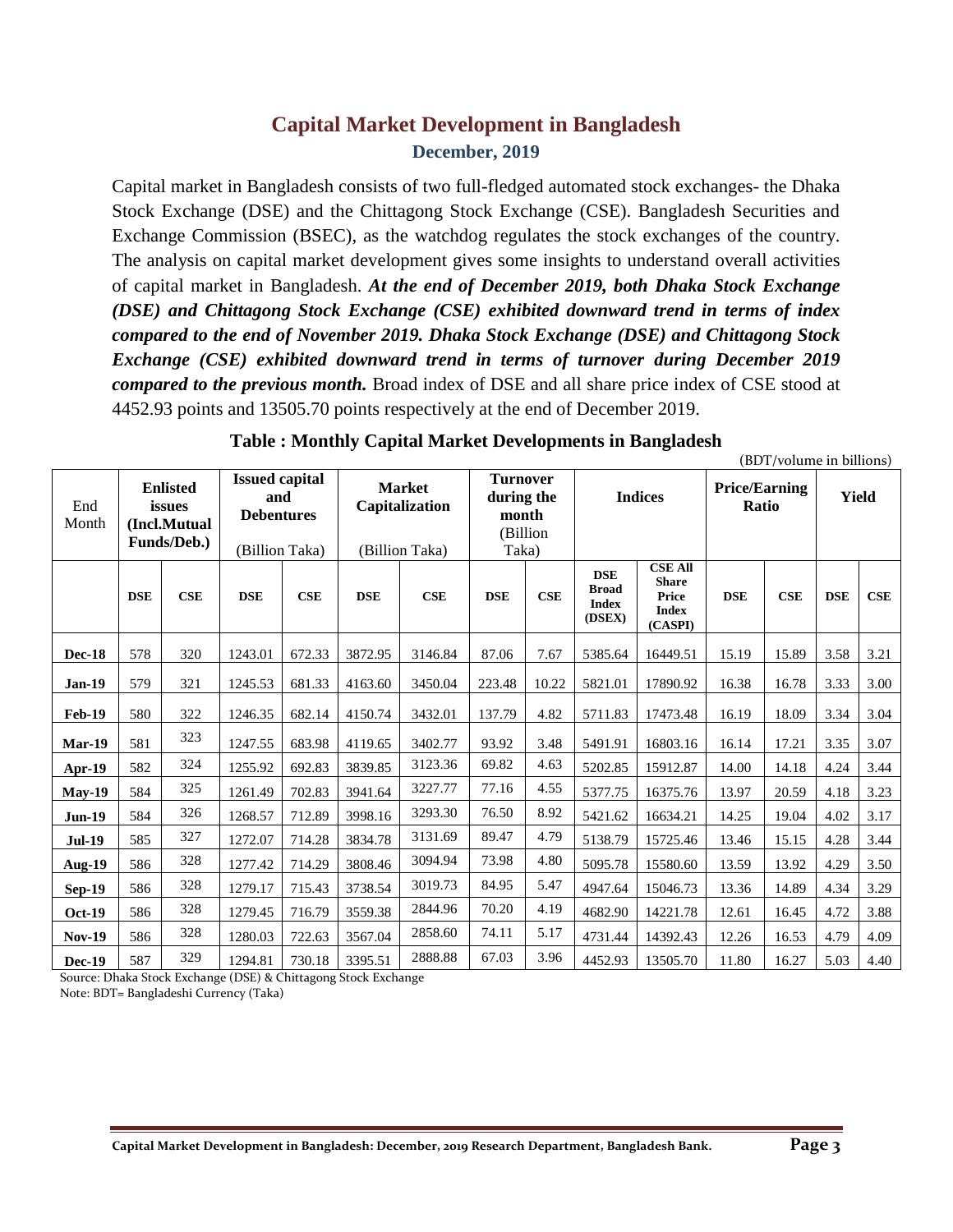#### **Dhaka Stock Exchange (DSE)**

The total number of listed securities stood at 587 at the end of December 2019. Among listed companies, there were 320 companies, 37 mutual funds, 221 government bonds, 8 debentures, and 1 corporate bond. The number of companies consists of 30 banks, 23 financial Institutions, 47 insurance companies and 220 other companies.

Total turnover value of traded shares was BDT 67.03 billion during December 2019 which was 9.56 percent and 23.01 percent lower than that of the preceding month and the same month of the last year respectively (Table).

DSE Broad Index (DSEX) stood at 4452.93 points at the end of December 2019, which was 5.89 percent lower than 4731.44 points at the end of November 2019 and 17.32 percent lower than 5385.64 points at the end of December 2018 (Chart-1).

The market capitalization of DSE stood at BDT 3395.51 billion at the end of December 2019 which was 4.81 percent lower than BDT 3567.04 billion at the end of November 2019 as well as 12.33 percent lower than BDT 3872.95 billion at the end of December 2018 (Chart-1). The ratio of market capitalization to GDP (at current market price) stood at 13.36 percent at the end of December 2019.

Sharia'h Compliant index named DSES went down to 999.83 points at the end of December 2019 which was 1082.16 points at the end of



November 2019 and 1232.82 points at the end of December 2018 (Chart 2).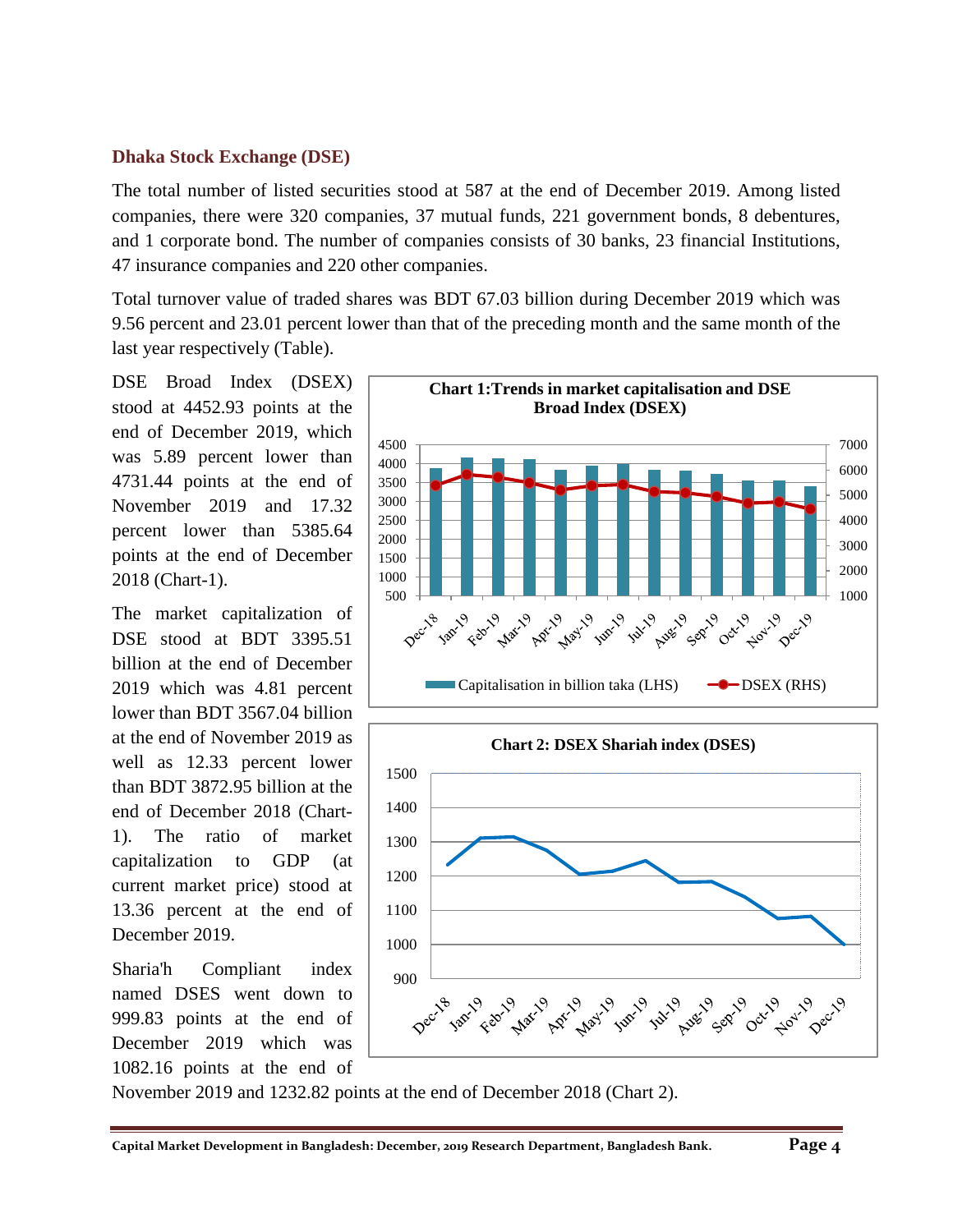The price-earning (P/E) ratio decreased to 11.80 at the end of December 2019 which was 12.26 at the end of the November 2019. The ratio was 15.19 at the end of the December 2018. In contrast, the yield of all share increased to 5.03 at the end of December 2019 which was 4.79 at the end of November 2019 and 3.58 at the end of December 2018.

Trends of price-earnings ratio and yield are shown in the Chart 3.

#### **Sector wise Issued capital and market capitalization of DSE**

The total amount of issued capital increased to BDT 1294.81 billion at the end of December 2019 which was BDT 1280.03 billion and BDT 1243.01 billion at the end of November 2019 and December 2018 respectively**.** At the end of





December 2019 among different sectors, Bangladesh Govt. Treasury Bonds (BGTBs) dominate the bourse in terms of issued capital. This sector issued around 42.37 percent of the capital

followed by other companies (24.06 percent) and banking sector (23.27 percent). At the same time the share of Mutual Funds, Financial institutions (FIs), Insurance companies, Corporate bonds and Debentures were 4.27 percent, 3.89 percent, 1.87 percent 0.23 percent and 0.03 percent respectively (Chart 4).

The contribution of Banks to the total market capitalization was



15.89 percent. The contribution of Govt. Treasury Bonds (BGTBs), Financial Institutions (FIs),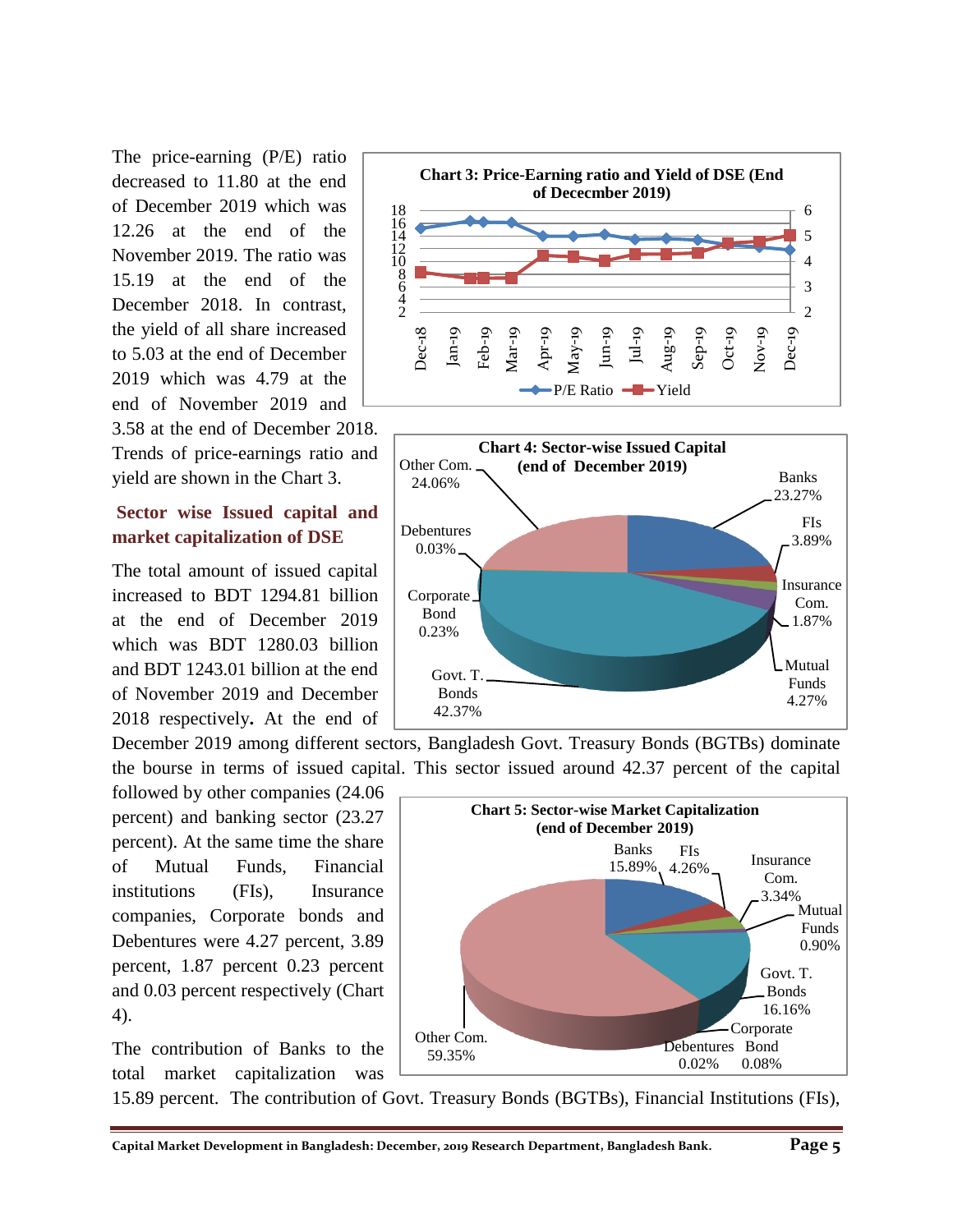Insurance Companies, Mutual Fund, Corporate Bonds and Debentures were 16.16 percent, 4.26 percent, 3.34 percent, 0.90 percent and 0.08 percent and 0.02 percent respectively. At the end of December 2019, the contribution of other listed companies (manufacturing, service and others) captured the highest portion (59.35 percent) among all listed securities in DSE (chart 5).

#### **Chittagong Stock Exchange (CSE)**

The total number of listed securities in Chittagong Stock Exchange (CSE) stood at 329 at the end of December 2019. Total turnover value of traded shares was BDT 3.96 billion during December 2019 which was 23.54 percent lower than that of the preceding month as well as 48.40 percent lower than that of the same month of the previous year. The market capitalization of CSE stood at BDT 2888.88 billion at the end of December 2019 which was 1.06 percent higher than that of the end of November 2019 and 8.20 percent lower than that of the end of December 2018.

All Share Price Index of CSE stood at 13505.70 points at the end of December 2019, which was 6.16 percent and 17.90 percent lower than 14392.43 points and 16449.51 points at the end of November 2019 and December 2018 respectively (Chart-6).

The Shariah Compliant index 'CSES' went down to 859.03 points at the end of December 2019 which was 928.83 points at the end of



November 2019 and 1076.78 points at the end of December 2018.

The total amount of issued capital rose to BDT 730.18 billion at the end of December 2019 which was BDT 722.63 billion and BDT 672.33 billion at the end of November 2019 and December 2018 respectively**.** Price Earnings (P/E) ratio in CSE decreased to 16.27 at the end of December 2019 which was 16.53 at the end of November 2019. The ratio was 15.89 at the end of December 2018. In Chittagong Stock Exchange, the yield slightly increased to 4.40 at the end of December 2019 which was 4.09 at the end of November 2019 and 3.21 at the end of December 2018.